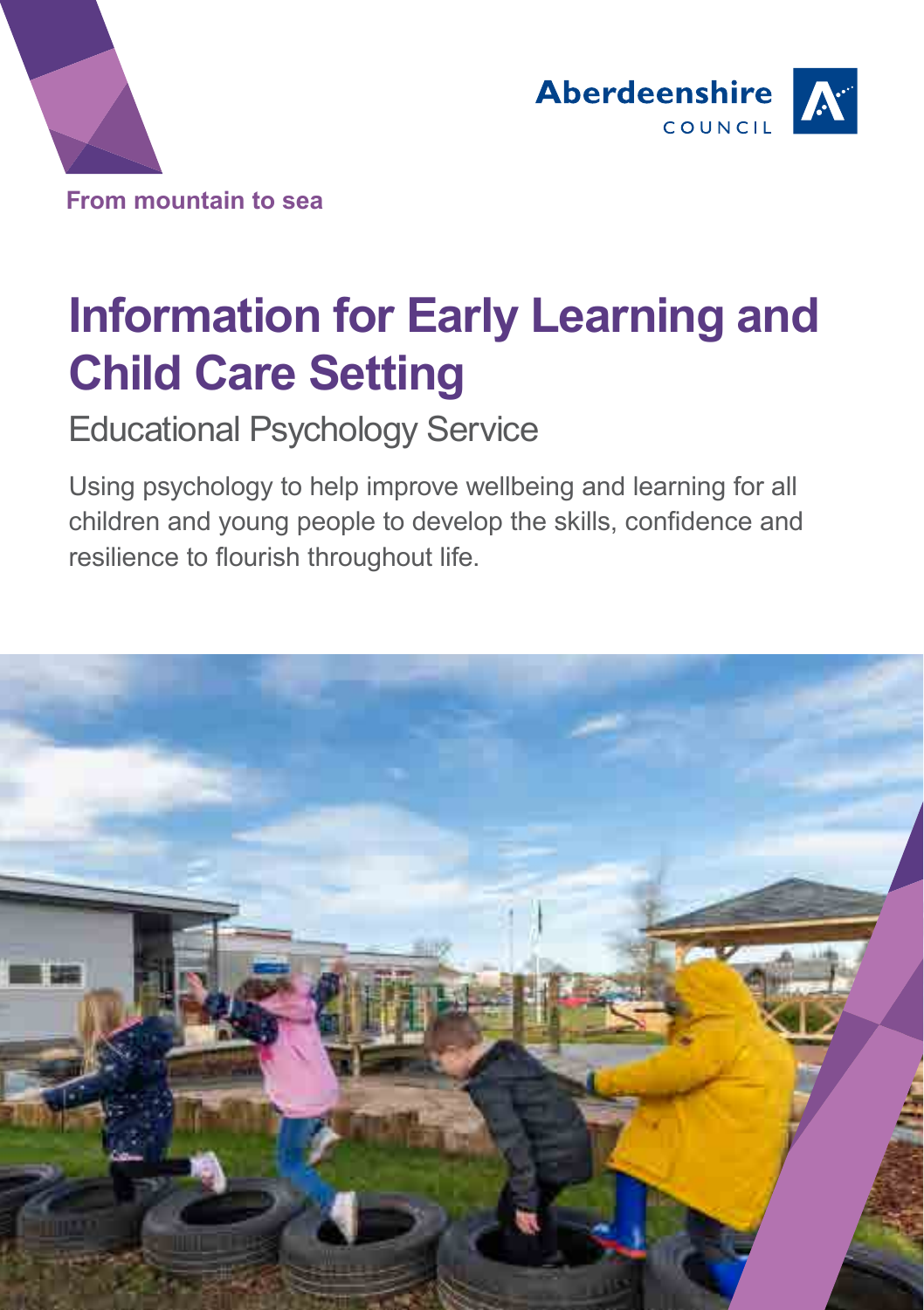# **What is an Educational Psychologist?**

The Educational Psychology Service is part of the Inclusion, Equity & Wellbeing Team within Education and Children's Services. Every school has a named Educational Psychologist who works in collaboration with school staff, parents and other professionals to help children and young people achieve their full potential. Where appropriate children and young people are also involved in this process. The Educational Psychologist for Early Learning and Childcare Providers is decided by considering the child's home address and which school they are zoned to attend when they enrol for Primary 1. Further information about how Educational Psychologists work in Aberdeenshire is available on our website: *[Schools and other agencies](https://blogs.glowscotland.org.uk/as/aberdeenshireeps/schools-and-other-agencies/)* | (*glowscotland.org.uk*).



# **What will the Educational Psychologist do?**

Educational Psychologists in Aberdeenshire follow a Consultation model of service delivery. This means that most work with children, families and early learning and childcare settings is undertaken through consultation with the people who know the child, family or setting best.

Consultation is the process and Educational Psychologist uses to assess a child's needs and support the planning of how to meet these needs in education.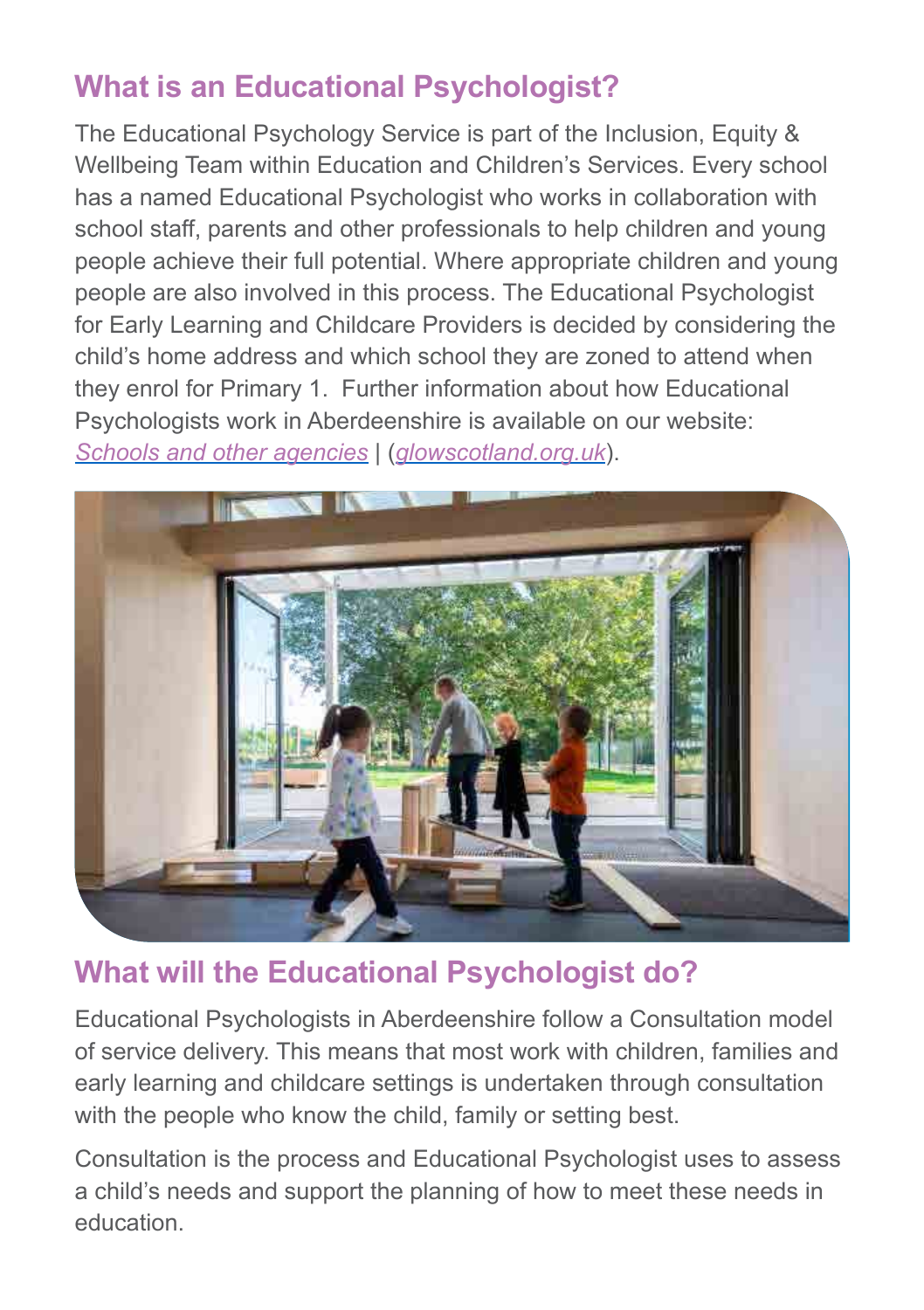#### **There are 3 main parts to the consultation model of service delivery. These are:**

#### **PROFESSIONAL CONSULTATION -**

- $\blacktriangleright$  When an early years practitioner (or other professional) has a problem solving discussion with the Educational Psychologist.
- $\triangleright$  Together, the Educational Psychology and Early Years team will identify strategies and solutions that can be used in the setting.
- $\triangleright$  This will usually be around a learning or well-being concern, perhaps about an individual child or group of children. Any actions for the professional can be implemented to see if there is any impact or change.
- $\blacktriangleright$  The aim of this process is to support to the professional rather than directly to the child, and therefore a casefile is not opened and no information about the child is stored by the Educational Psychology Service.
- $\blacktriangleright$  This discussion may be enough to support the situation to move on, and therefore be the end of the involvement of the Educational Psychologist.
- $\blacktriangleright$  In some situations, it might be agreed that a more in-depth exploration of concerns is required, and therefore a Formal Consultation will be scheduled (see below). If this is the case, the Educational Psychologist will request an Information for Formal Consultation form or a GIRFEC request for service is completed, with parental permission.

#### **FORMAL CONSULTATION -**

- $\triangleright$  This discussion is collaborative, and is facilitated and recorded by the Educational Psychologist.
- $\triangleright$  Consultation is our principal tool for assessment and intervention and the aim of this consultation is to create a shared understanding of the child's strengths, additional support needs, and ways to help meet those needs.
- $\blacktriangleright$  At the end of the consultation a record of agreed aims and corresponding actions is generated by everyone in attendance.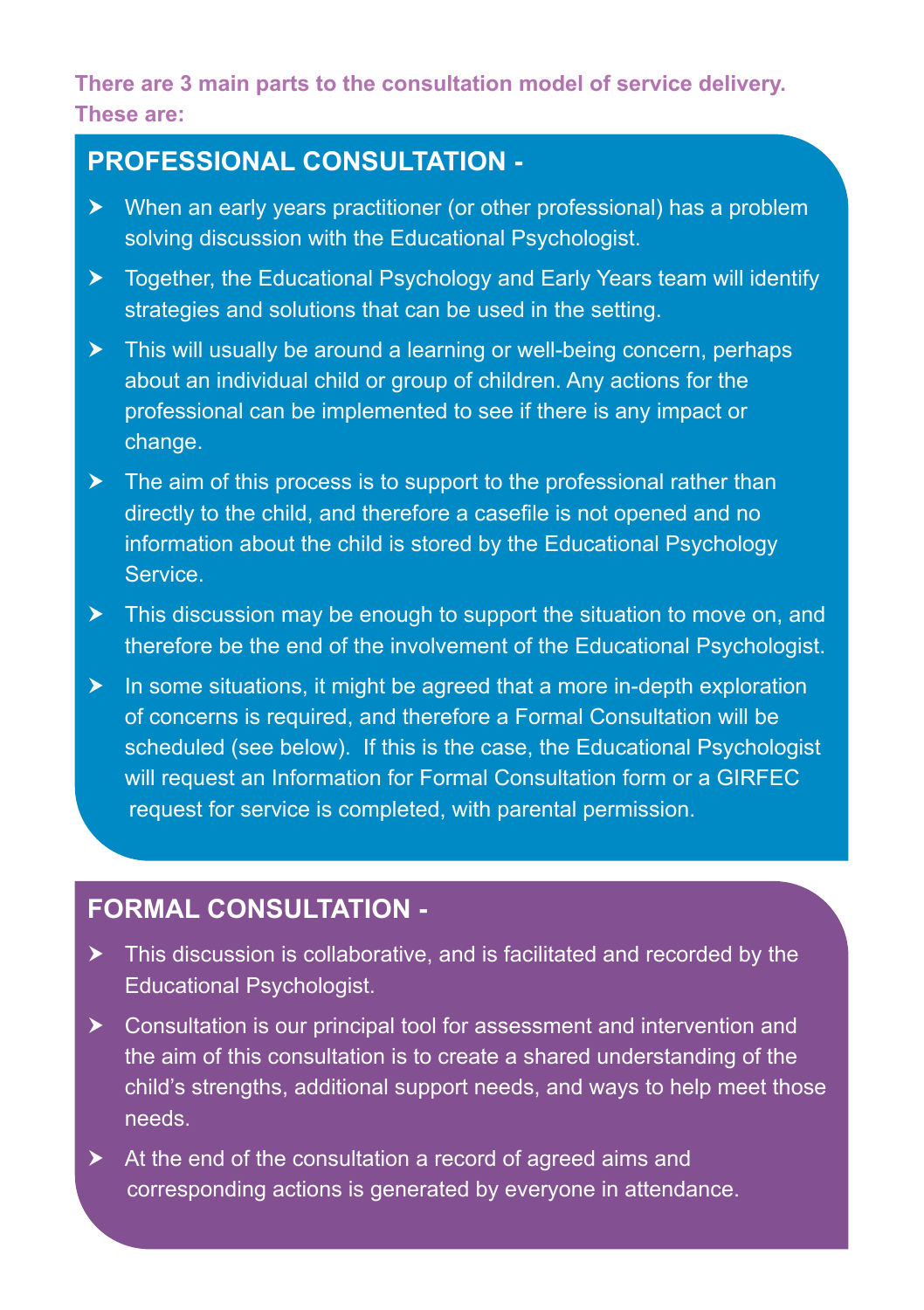#### **FORMAL CONSULTATION FOLLOW UP –**

- $\triangleright$  This consultation usually takes place between 6 weeks and 3 months after the Formal Consultation.
- $\blacktriangleright$  The purpose is to review and evaluate the aims and actions agreed during the Formal Consultation and consider the progress made since.
- $\blacktriangleright$  At the Formal Consultation Follow-Up, discussion will also take place about next steps.
- **K** This may be the end of Educational Psychology Service involvement, or it may be agreed that the Educational Psychologist will complete further assessment and / or participate in future single or multi-agency Child's Planning meetings.

# **Why Consultation?**

- $\triangleright$  Consultation is process of collaborative assessment of a child's learning and well-being needs. Educational Psychologists use psychology to facilitate the process with those who work with the child.
- $\triangleright$  Through Consultation a shared understanding of a child's needs is generated and an intervention plan is produced.
- $\triangleright$  Consultation enables joint ownership and builds capacity in others as the outcomes and intervention are jointly created and agreed.
- $\triangleright$  Consultation is the least intrusive approach to assessment. More intrusive forms of assessment/intervention such as observation or direct work are only used when the information cannot be obtained from those who know the child best. Any direct assessment will be agreed as part of the Consultation and outcomes of direct assessment will be fed back into the process.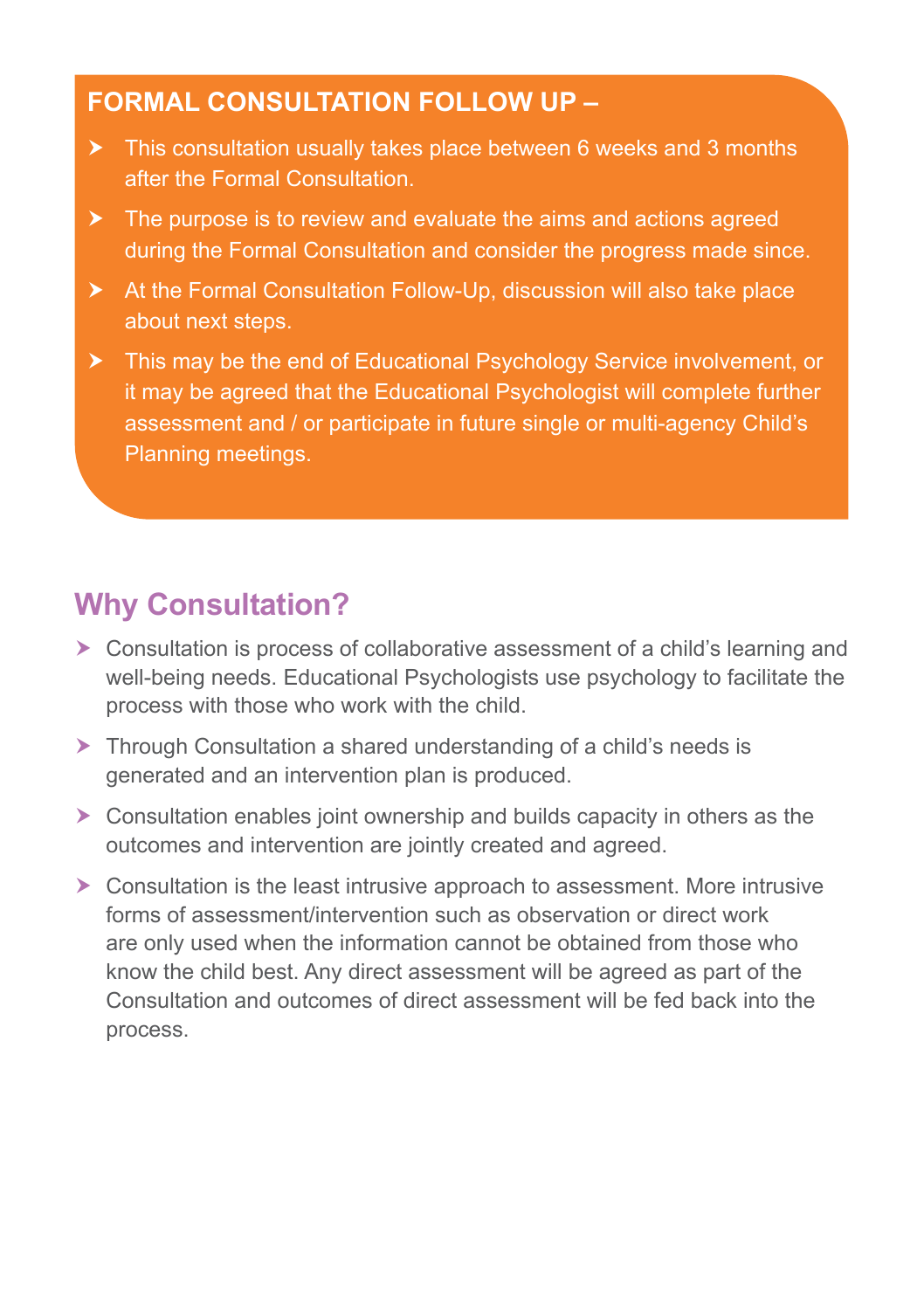### **Other forms of assessment**

- $\triangleright$  On occasion it may be necessary for the Educational psychologist to gather some additional assessment information through direct contact with the child.
- $\geq$  The purpose and methodology of this would be discussed and agreed at the Formal Consultation or Child's Planning meeting.
- $\triangleright$  Examples of this are observation of the child in the ELCC or play-based assessments.
- $\triangleright$  Reflections from this assessment will be fed back into the Follow Up Consultation or future Child's Planning meetings.

### **What about Child's Planning meetings?**

In addition to Consultation, the Educational Psychologist may be asked to become involved in the multi-agency Child's Planning meeting often this will be a Formal Consultation, although may differ on a case by case bases. The agency making the request would contact the service for an Informal Consultation. This request often comes directly from the Named Person (Health Visitors for under 5-year-olds) however it may also be generated by another professional involved in planning for the child (e.g. Social Worker). If formal involvement is agreed by the Educational Psychologist a GIRFEC Request for Service is usually completed by the requesting agency. As Consultation is the basis of Educational Psychology Service assessment a Formal Consultation will usually arranged. However it may be that the Educational Psychologist agrees to participate in these meetings prior to Formal Consultation taking place, but an expectation would be that the Educational Psychologist would have gathered some initial assessment information as per GIRFEC guidance.

### **Other Educational Psychology Service support**

 $\triangleright$  The Educational Psychology Service can support with professional learning and development. The Educational Psychology Service has a range of resources and materials relevant to the early years- this is delivered in conjunction with the central Early Years team and local schools/clusters.